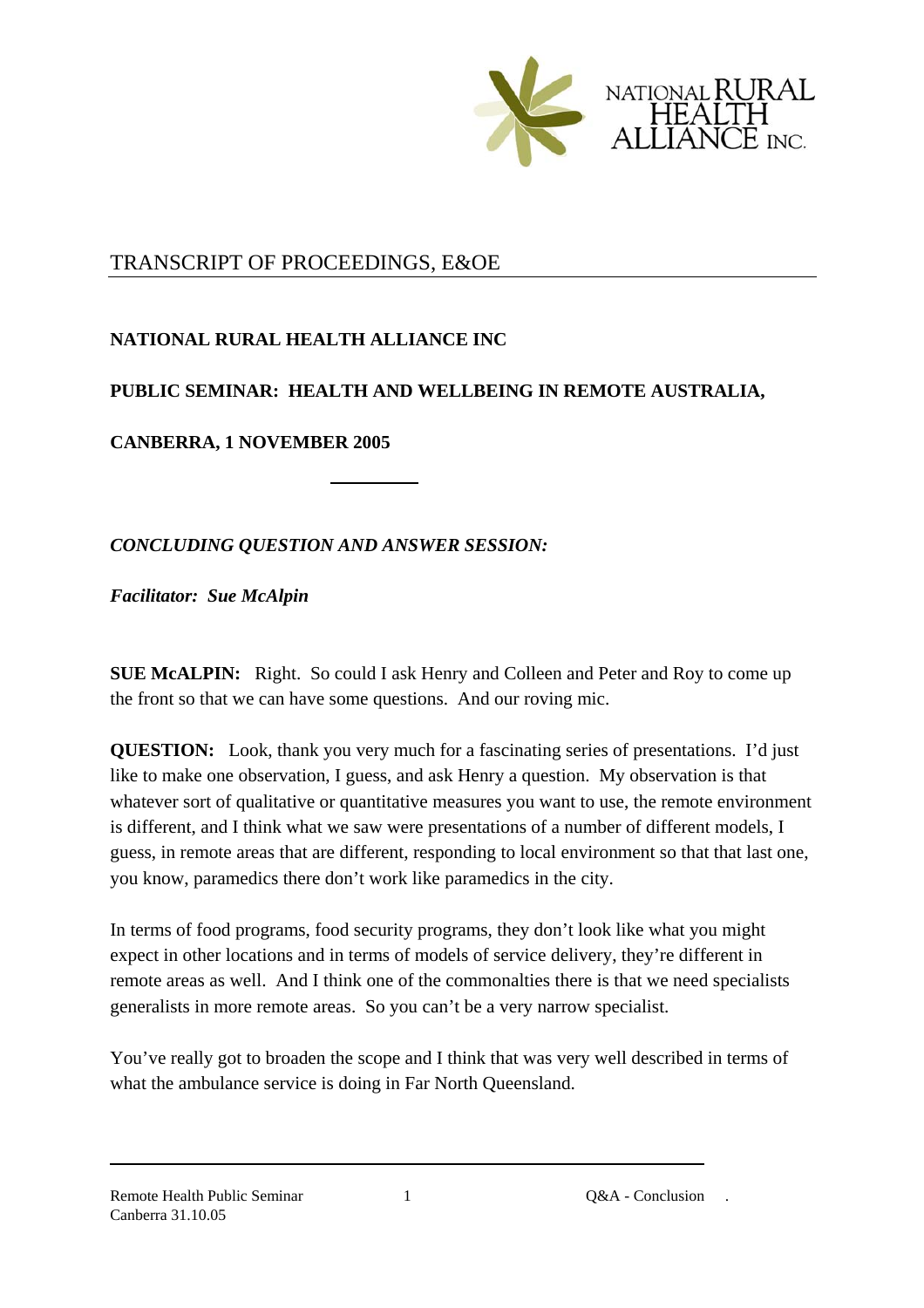

I also really want to agree with your observation, Henry, that we don't say enough, either in the rural health community or relating to indigenous health about the success stories, and I think there are a lot of success stories. And the flip side of that is if we continue to always look at the bad things that are going on, it perpetuates a negative stereotype, I think, particularly in the southern press and I think that does affect our politicians and makes it harder, I think, for us to make progress in where we work. The other side of that, I guess, is that we often see the very successful models like the CAMS model of regional health service delivery which I think has been a very successful model for many years and it's just grown and grown, and really, I congratulate you on that.

I guess my question to you is, you know, there are a lot of members of NACCHO and there are some regional organisation, but there are also a lot of really tiny health services and those health services are very vulnerable to workforce issues, to staff turnover, to the problems that happen in those small communities. And I guess you've built a model in Kimberley that helps to protect those small health services against some of those threats, but in places like the Northern Territory where I work, there are a lot of small community controlled health services that have trouble with recruitment and so forth.

I guess my question to you is, you've got a terrific model up there, what are the barriers and how could we overcome having - seeing that sort of model implemented in other areas across Australia when it comes to small remote community controlled health services?

**HENRY COUNCILLOR:** Look, I mean, that's a very interesting question. We were confronted with that question somewhat last year and one of the reasons was, the Cape York Peninsula Apunipma - I think I can say it right - group came up to the Kimberleys and they wanted to look at different models - models that they reckon they can accommodate exactly for what you're talking about, where they have these small clustered little health services within the Cape York and they visited the Northern Territory - Central Australia, they visited the Katherine West Trials in terms of how they've collected, and they came across to CAMS, but they also came down here to New South Wales.

And one of the things they've asked us is, so in having an organisation like CAMS, how do we actually get these people all together? I said, "Well, it's actually about ownership and the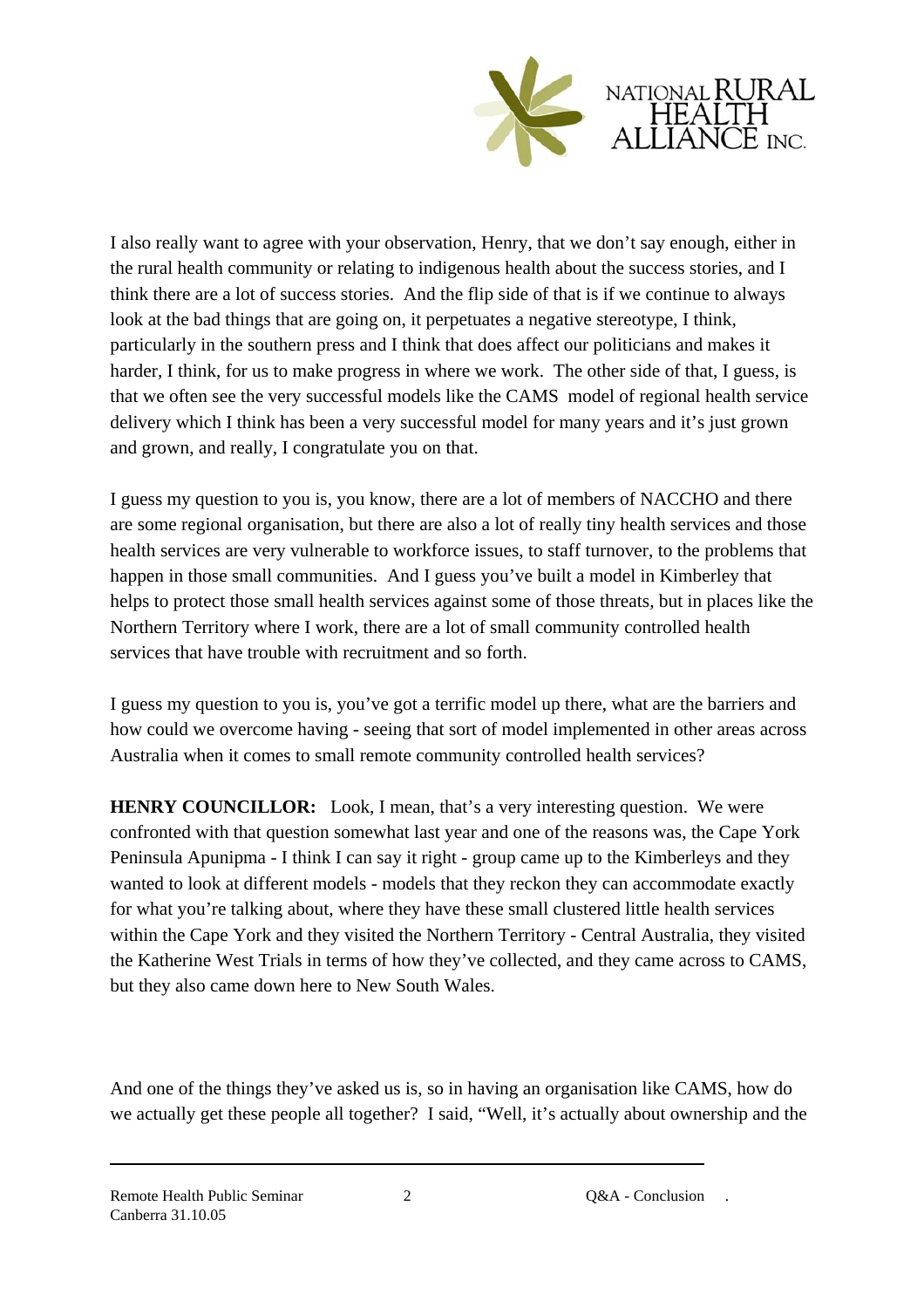

thing is that you would have the same problem in Cape York Peninsula as what we have in the Kimberleys about recruitment and retention."

And what needs to happen is that if you can get all the health services to agree upon having and setting up, like a corporate body, for pool of resources, where most of your corporate services actually can come out of and therefore allowing your health services to actually concentrate on service delivery rather than worrying about what the fiduciary duty require for this health service, the money we need for next year, the recruitment because the doctor is leaving in two months. You can then hand that across to there and this person then becomes you own it. You're a shareholder or a body that actually deals with all the other stuff. And what we've done is that we've developed a structure so we're giving it Cape York Peninsula.

New South Wales and the regional areas also developed a similar style of incorporated body. What we're hoping to do is that - or what we'd like to do is allow people to come to the Kimberleys to look at it and articulate it in their particular area. Sure, there's going to be indifferences in terms of, okay, well, how we do it, but I think the only way that we believe that we can own it is by the Aboriginal people running it. And that's the key point of it, because it's theirs, and what services they actually want to come out of it. And we've been pushing that on the basis that in the last few years also, the department, particularly the Commonwealth department is talking about regionalisation in remote areas because of lack of access to professional expertise, additional funding, and so on.

So I think that it is a way forward - regionalization - but it needs to be done in a way that the community accepts it. And a lot of your people have heard about the COAG trial, the Council of Australian Governments, which has been running throughout the country. We are quite interested in the one in our particular region which is the Kajunka [ph] region and the Kajunka [ph] region is the Western Desert, Balgo, Chirracoran [ph], all those areas around there, and we believe it's not actually running as good as it's supposed to be running and it's about coordinating essential services in these areas to try and get, like, a one-stop-shop. But to have a one-stop-shop you also need to have ownership to that one-stop-shop, but at the present moment all departments have different regulations in how they operate.

They need to go beyond that, I think, and stop bumping into red tapes and using it as excuses, because that is the issue, and it's always been an issue. We've been able to go a bit beyond that in terms of ignoring red tape and says, well, hang on, this what we want. Either we come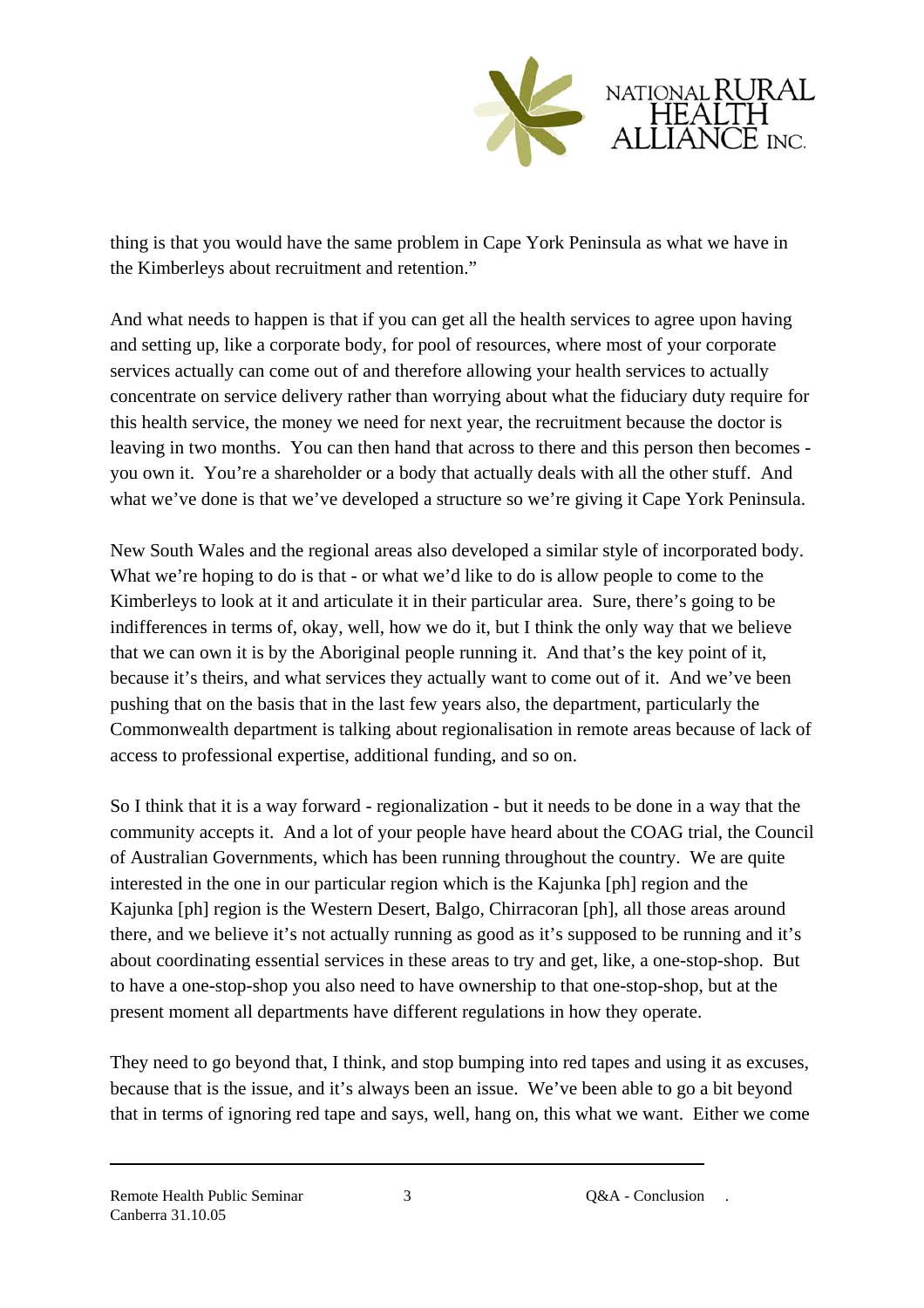

on board or we can do it without you. And that's what I strongly emphasise about individual participation from each of the services. Some of the - and that's precisely point why we did that is because the services out there are individual services. They are individually incorporated, they have their own autonomy, they have their own governing structure, they also manage their own funds. However, they also access the corporate expertise from CAMS to actually do that.

I mean, it would be good if you could do that because then that way it doesn't become a onestop-shop, but it becomes a pool of resources anybody can access. One thing we need to be quite clear and quite strong about is that the CAMS will only - it's core business will be health and primary health care. Sure it supports land, sure it supports law and culture, sure it supports changes in the environment, but its core business will be primary health care, and the reason I say that is because sometimes you can get the detoured from your main business into something else, particularly in regards to native title claims and so on. We've asked our communities that they keep that separate as that's a community issue, you know, and because of the number of different languages within our region, it needs to be maintained, and that's it.

There's the Kimberley Land Council has been set up for that, there's a Kimberley Law and Culture Centre been set up for that, there's an Economics Development Commission - a Kimberley body has been set up to look at economic developments, so that's all separate, but we're partners in all in one. So if they went to Kimberley Land Council and you wanted to talk about health and the land, they'll tell you, you go to CAMS. Or if you come to me and you want to talk about the Kajunka [ph] region, I'll tell you, you go to the Kimberley Land Council. And that's the only way we can do it, otherwise it's gets really messy, if you know what I mean.

But I mean, and that way, what we're able to do with that structure is actually support this model - this is where we have portability. Portability and transfer of entitlements and continuation of work. So if a doctor is working in Halls Creek and wants to move to Kununurra, all his entitlements moves across with him as well, because it's a corporate collective body of membership, or he goes to Broome.

What we're actually trying to look at is to negotiate with the Commonwealth and state governments is to look at portability of transfer of doctor entitlements or other health staff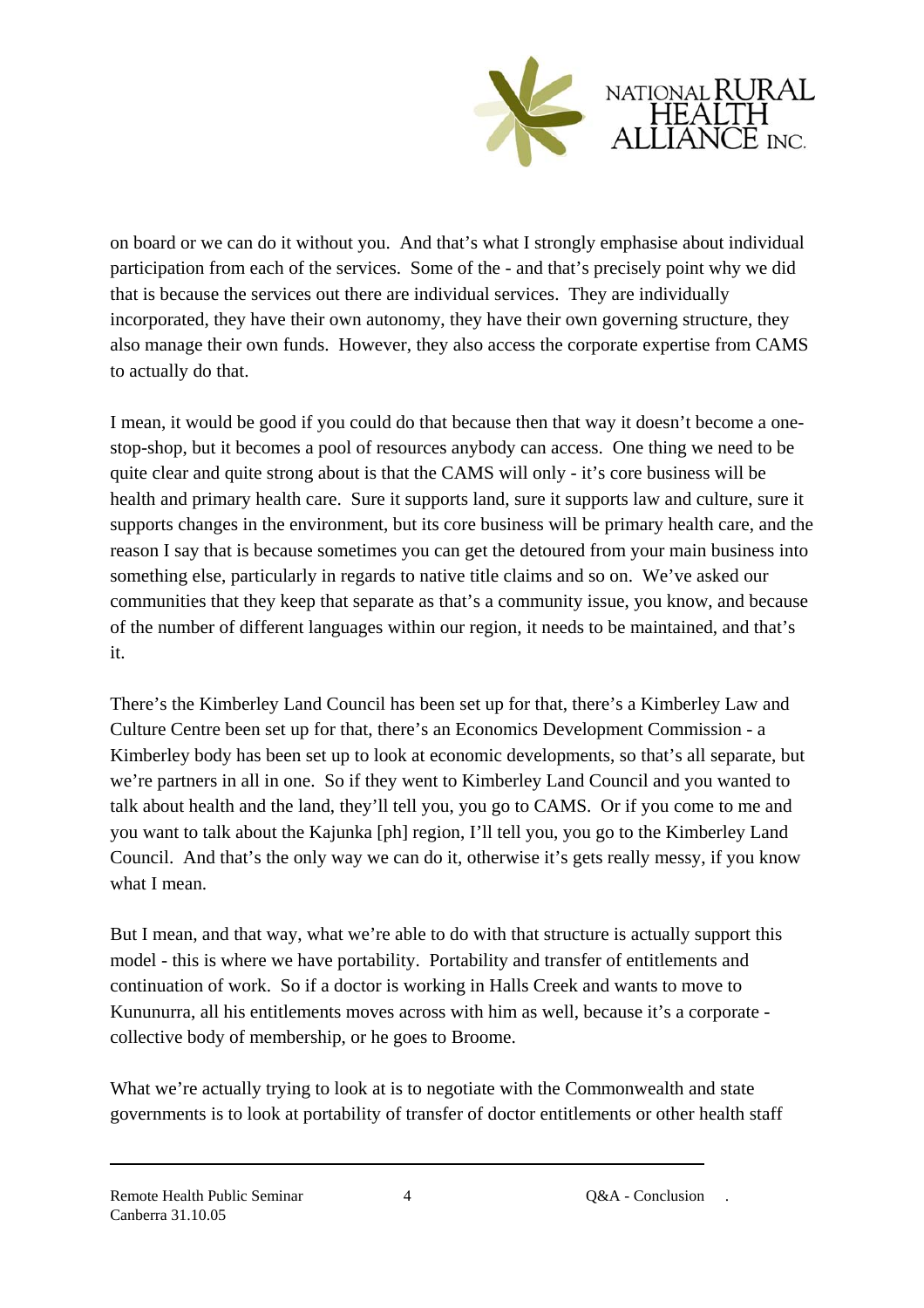

entitlements.

One of the problems we still have today is doctors will say, well, can I bring my entitlements across? And, you know, unless the state government pays it out to CAMS, no, they can't. But we're hoping to get around that and if you guys can help us get around that, it makes it a lot easier than to move people around. And one of the other things I failed to mention - I don't want to take too much - one of things we are looking at is looking at portability of transfer of skills in regards to Aboriginal health work across the northern hemisphere. We believe the same chronic illness we have in the Kimberleys is actually applied in Northern Queensland or the top end of the Northern Territory. So if we can get that, then you know, you create a better pool of resource. I hope I answered your question.

**SUE McALPIN:** Thank you. Other questions? Yes? Peter, I just want to ask, do you work in or have partnership with - I'm like Henry, I can't say it - Apunipma, the Cape York Health Council.

**PETER CAHILL:** Yes. Thanks for the question, yes. We collaborate with a lot of organisations to help us deliver our services and Apunipma is one of them. They actually sit on our service delivery framework reference body that I was talking about that we call our Queensland Emergency Medical or QEMS, they sit on that. We also partner with Department of Health and Ageing in the Torres Strait and we're a member of the Torres Strait Health Partnership Forum which is a body which consists of ourselves, state health, federal health and also the Torres Strait Regional Authority, and the TSRA are a federal government statutory authority that are the lead service or the lead provider in the Torres Strait.

So yes, we collaborate with quite a number of organisations to do what we do. The other one that we've just recently started with is, we have a fully funded paramedical academic position in the Mount Isa Centre for Rural and Remote Health - that's part of JCU out at Mount Isa and that position is set up to provide and to do some research to establish for our organisation a postgraduate qualification in rural and remote paramedical practice.

So we're also partnering with tertiary institutions as well. So yes, we could never, ever do it on our own. The issues are too complex and too insurmountable, and we heavily rely on other agencies to help do what we do.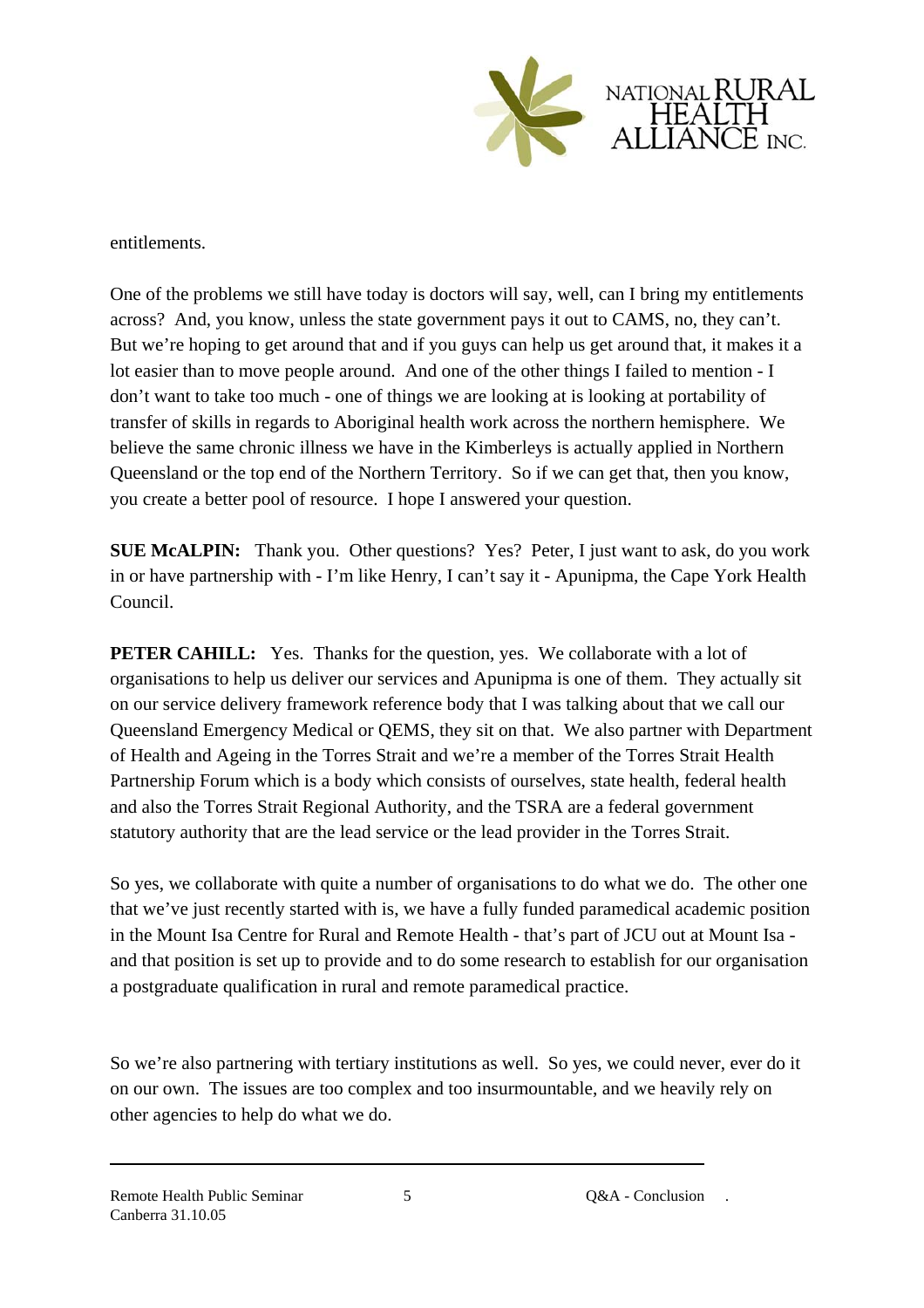

**SUE McALPIN:** Okay. Anyone else? Henry, I just want to know, do Kimberley patients go down to Perth to have their eye operations?

**HENRY COUNCILLOR:** Yes. Eye patients still continue to go to Perth because that's actually where the teaching hospitals are. What we're wanting to do is sort of set up what we call a specialist intervention program, and that is to look at a buy-in process. So one of the things we want to negotiate with the Commonwealth and state governing is a buy-in process. At the moment the Commonwealth and states sets the programs so that these are the number of specialist visits will be to remote communities, and they actually plan that for us and is paid for that. What we're saying is, why don't we have some participation with the communities or community health services where there's a buy-in process so that when the specialists do come up that they don't stay for three days, yet they're paid for five because they claim one day as travel day?

We want to have them the whole five days because, you know, a prime example is the dental particularly goes to Halls Creek and he has a list of patients and he says, okay, well, Joe Brown or Bill or Joe will be at 2 o'clock, you know, Bill will be at 3 o'clock. And these people live at Balgo, 378 kilometres south of Falls Creek who don't actually have a car we're waiting to get hold of a community car or some form of transport to get in town to get to the 2 o'clock appointment. He gets there at 4 o'clock and then he says, no, we can't see you. And that's the issue that's actually happening. So then they're stuck in town for a week, so if we can buy - we are going to try and buy in specialists into the communities and bring them in there and set them up.

You know, we talked about this with the state health department, particularly in Halls Creek, there's a brand new hospital that's been built which is now - accommodate for specialists visits which is looking at how we can now design that in partnership to try and have specialists stay longer. Specialists are really an issue, particularly in the - and that's just in Halls Creek. They all love to come to Broome, of course, and they'll stay the extra days in Broome, but getting them any further than that is really hard.

**SUE McALPIN:** Thanks, Henry. Yes? Henry, can I just ask on that basis, is there some